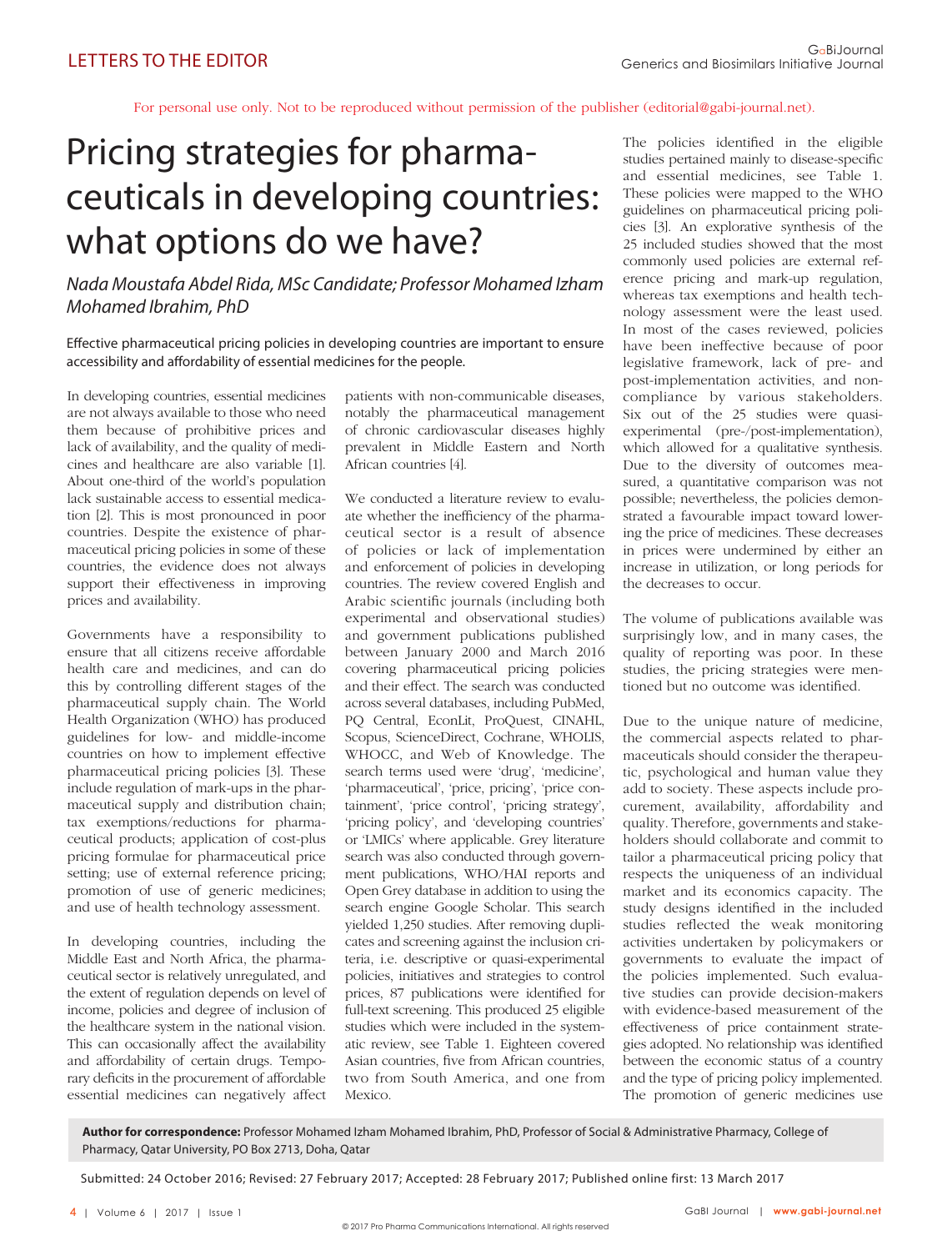| Table 1: Pharmaceutical pricing policies adopted in developing countries, target medicines and year of adoption |                                                                                                                                                                    |                                                            |                                    |  |
|-----------------------------------------------------------------------------------------------------------------|--------------------------------------------------------------------------------------------------------------------------------------------------------------------|------------------------------------------------------------|------------------------------------|--|
| <b>Country</b>                                                                                                  | <b>Pharmaceutical pricing policies</b>                                                                                                                             | <b>Target medicines</b>                                    | Year of adoption                   |  |
| 7 ME countries: Egypt, Kuwait,<br>Jordan, Lebanon, Qatar, Saudi<br>Arabia, United Arab Emirates                 | • Use of external reference pricing                                                                                                                                | Mainly branded patented<br>medicines                       | N/A                                |  |
| Bangladesh                                                                                                      | • Promotion of use of generic medicines                                                                                                                            | Essential medicines                                        | 1982                               |  |
| Brazil                                                                                                          | • Regulation of mark-ups in the pharmaceutical<br>supply and distribution chain<br>• Application of cost-plus pricing formulae for<br>pharmaceutical price setting | <b>Essential</b> medicines                                 | N/A                                |  |
| Brazil                                                                                                          | • Regulation of mark-ups in the pharmaceutical<br>supply and distribution chain<br>• Tax exemptions/reductions for pharmaceutical<br>products                      | Essential medicines                                        | 2000                               |  |
| Brazil, Thailand                                                                                                | • Promotion of use of generic medicines                                                                                                                            | Antiretrovirals                                            | 2006-2007 Thailand;<br>2003 Brazil |  |
| Burundi                                                                                                         | • Government subsidy (not classified as policy<br>by WHO)                                                                                                          | Antimalarials                                              | 2003                               |  |
| China                                                                                                           | • Regulation of mark-ups in the pharmaceutical<br>supply and distribution chain                                                                                    | <b>Essential</b> medicines                                 | 2010                               |  |
| China                                                                                                           | • Regulation of mark-ups in the pharmaceutical<br>supply and distribution chain                                                                                    | 60% of all medicines<br>of which systemic<br>antibacterial | 1996                               |  |
| China                                                                                                           | • Regulation of mark-ups in the pharmaceutical<br>supply and distribution chain                                                                                    | Essential medicines                                        | 2009-2011                          |  |
| China                                                                                                           | • Regulation of mark-ups in the pharmaceutical<br>supply and distribution chain<br>• Application of cost-plus pricing formulae for<br>pharmaceutical price setting | Essential medicines                                        | 2009                               |  |
| China                                                                                                           | • Regulation of mark-ups in the pharmaceutical<br>supply and distribution chain                                                                                    | All medicines                                              | 2000                               |  |
| China                                                                                                           | • Regulation of mark-ups in the pharmaceutical<br>supply and distribution chain                                                                                    | <b>Essential</b> medicines                                 | 2009                               |  |
| China                                                                                                           | • Regulation of mark-ups in the pharmaceutical<br>supply and distribution chain<br>• Application of cost-plus pricing formulae for<br>pharmaceutical price setting | All medicines                                              | 2000-2001; 2005                    |  |
| China, Taiwan                                                                                                   | • Application of cost-plus pricing formulae for<br>pharmaceutical price setting                                                                                    | Brand-names medicines                                      | 2009                               |  |
| Indonesia                                                                                                       | • Application of cost-plus pricing formulae for<br>pharmaceutical price setting<br>• Use of external reference pricing<br>• Promotion of use of generic medicines  | Generic medicines                                          | 2010                               |  |
| Jordan                                                                                                          | • Regulation of mark-ups in the pharmaceutical<br>supply and distribution chain<br>• Use of external reference pricing                                             | All medicines                                              | 2000-2001                          |  |
| Kuwait                                                                                                          | • Regulation of mark-ups in the pharmaceutical<br>supply and distribution chain                                                                                    | All medicines                                              | N/A                                |  |
| Mali                                                                                                            | • Application of cost-plus pricing formulae for<br>pharmaceutical price setting                                                                                    | Essential medicines                                        | 2006                               |  |

(*Continued* )